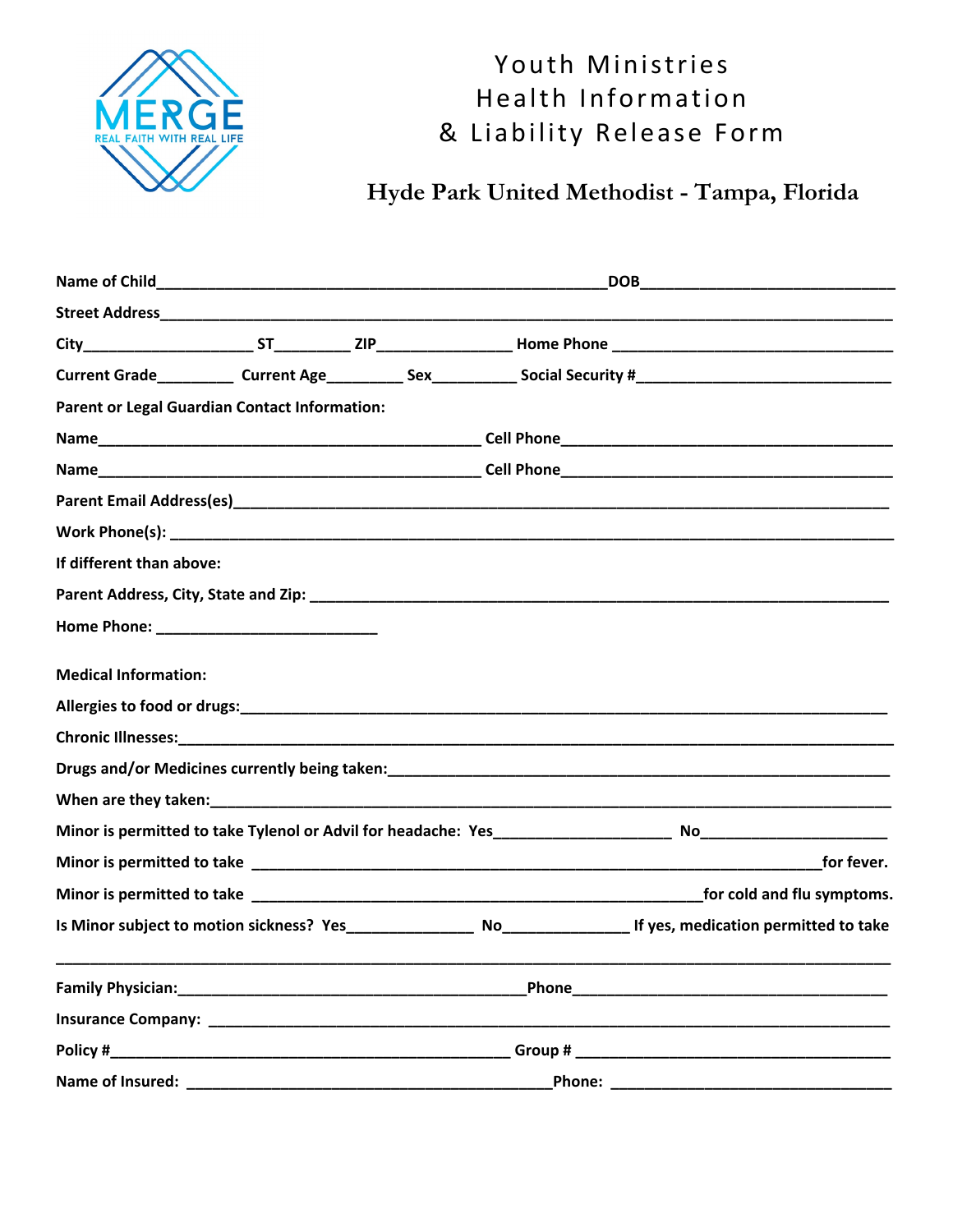#### **PAGE 2 OF 4**

#### **PARENT MEDICAL AND LIABILITY RELEASE STATEMENT:**

I understand that in the event medical intervention is needed, every attempt will be made to contact immediately the persons listed on this form. In the event I cannot be reached in an emergency, I hereby give my permission to the health care provider selected by the activity leader or his/her designee to hospitalize, to secure medical treatment and/or order an injection, anesthesia, or surgery for my child as deemed necessary. I understand all reasonable safety precautions will be taken at all times by the Hyde Park and its agents during the events and activities. I understand the possibility of unforeseen hazards and know the inherent possibility of risk. I agree not to hold Hyde Park, its leaders, employees, and volunteer staff liable for damages, losses, diseases or injuries incurred by the subject of this form.

| <b>Parent/Guardian's Signature</b>                                                                             | Date |
|----------------------------------------------------------------------------------------------------------------|------|
| DO NOT SIGN UNTIL IN THE PRESENCE OF A NOTARY                                                                  |      |
| <b>STATE OF FLORIDA</b><br>COUNTY OF ____________________                                                      |      |
| The foregoing instrument was sworn to and subscribed before me this ___________day of ________________________ |      |
|                                                                                                                |      |
|                                                                                                                |      |
|                                                                                                                |      |

**Notary Public, State of Florida** 

**\_\_\_\_\_\_\_\_\_\_\_\_\_\_\_\_\_\_\_\_\_\_\_\_\_\_\_\_\_\_\_\_\_\_\_\_\_\_\_\_\_\_\_\_\_\_\_\_\_\_** 

**Seal:**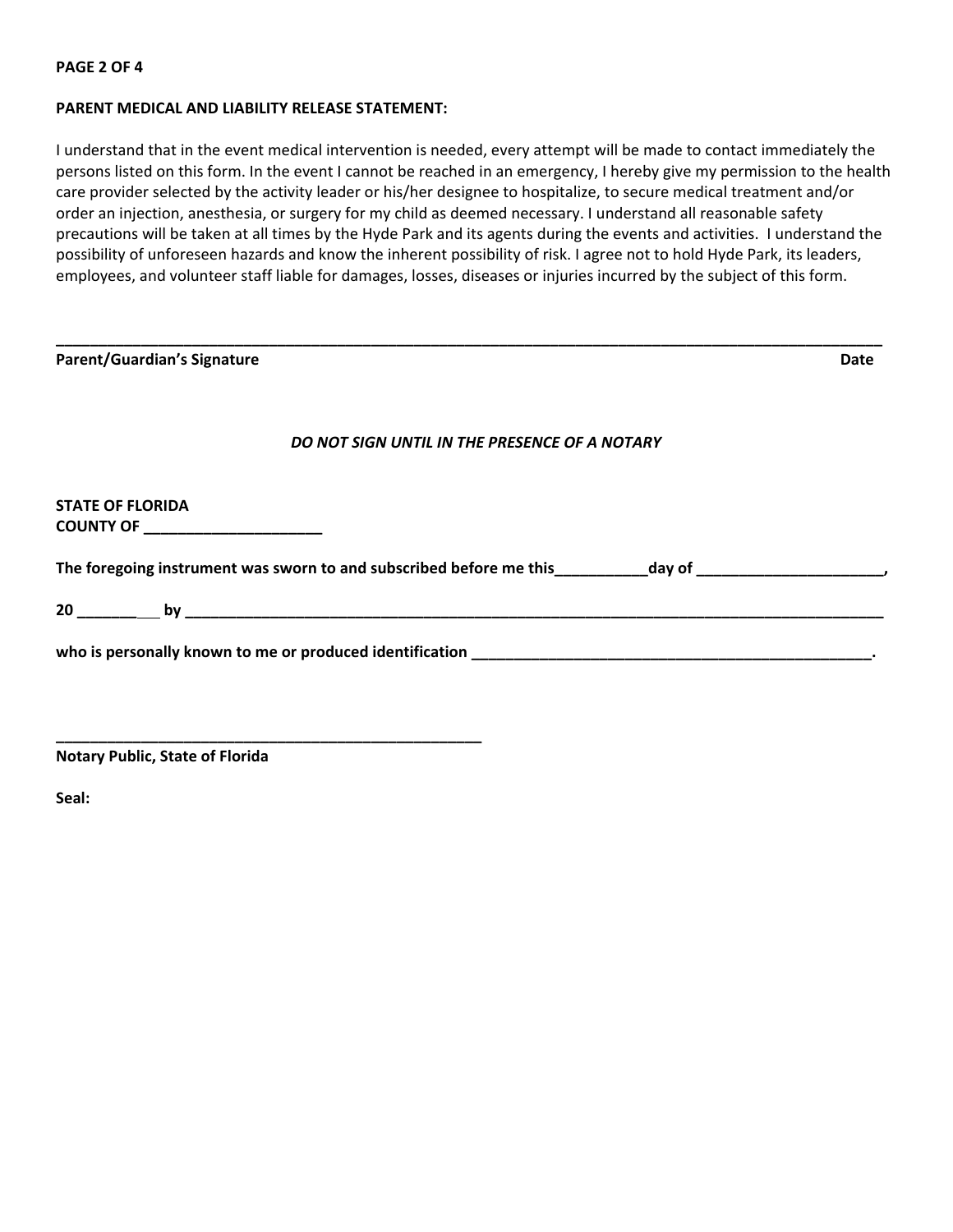## **Expected Behavior for Each Student**

- **Respect all counselors, leaders, chaperones and volunteers.**
- **Treat other students with respect. No bullying will be tolerated.**
- **Treat the environment around with respect, including but not limited to nature, buildings, vehicles and property of the church or other locations.**
- **At camp, retreats or other events guys and girls must stay in their own areas for sleeping, changing or other designated activities.**
- **No smoking, alcohol or drugs permitted.**
- **No weapons / fireworks at any time at any event.**
- **Follow curfew and all stated rules.**

#### **Guidelines for attire:**

- Wear appropriate shoes and clothing for each event and activity.
- Clothing and/or jewelry that display or suggest sexual, vulgar, drug, gang, weapons, or alcohol-related wording or graphics, or that provoke or may tend to provoke violence or disruption, shall not be worn.

**Your child's safety is our top priority.** As such, we have planned these events / trips with appropriate adult and staff supervision. In the event of an emergency that would prevent scheduled chaperones from attending the trip as planned, we will make every effort to find replacements. If replacements cannot be found, an event / trip will be cancelled and any trip fees paid in advance would be refunded if possible.

**As a parent, I/we have reviewed the rules and agree that my/our child will abide by them. I/we also acknowledge that if my/our child has to return home early from an event or trip for discipline violations, it will be at my/our own expense.**

 $\mathcal{L}_\text{max}$  , and the contribution of the contribution of the contribution of the contribution of the contribution of the contribution of the contribution of the contribution of the contribution of the contribution of t

Parent or Guardian Signature Student Signature Student Signature